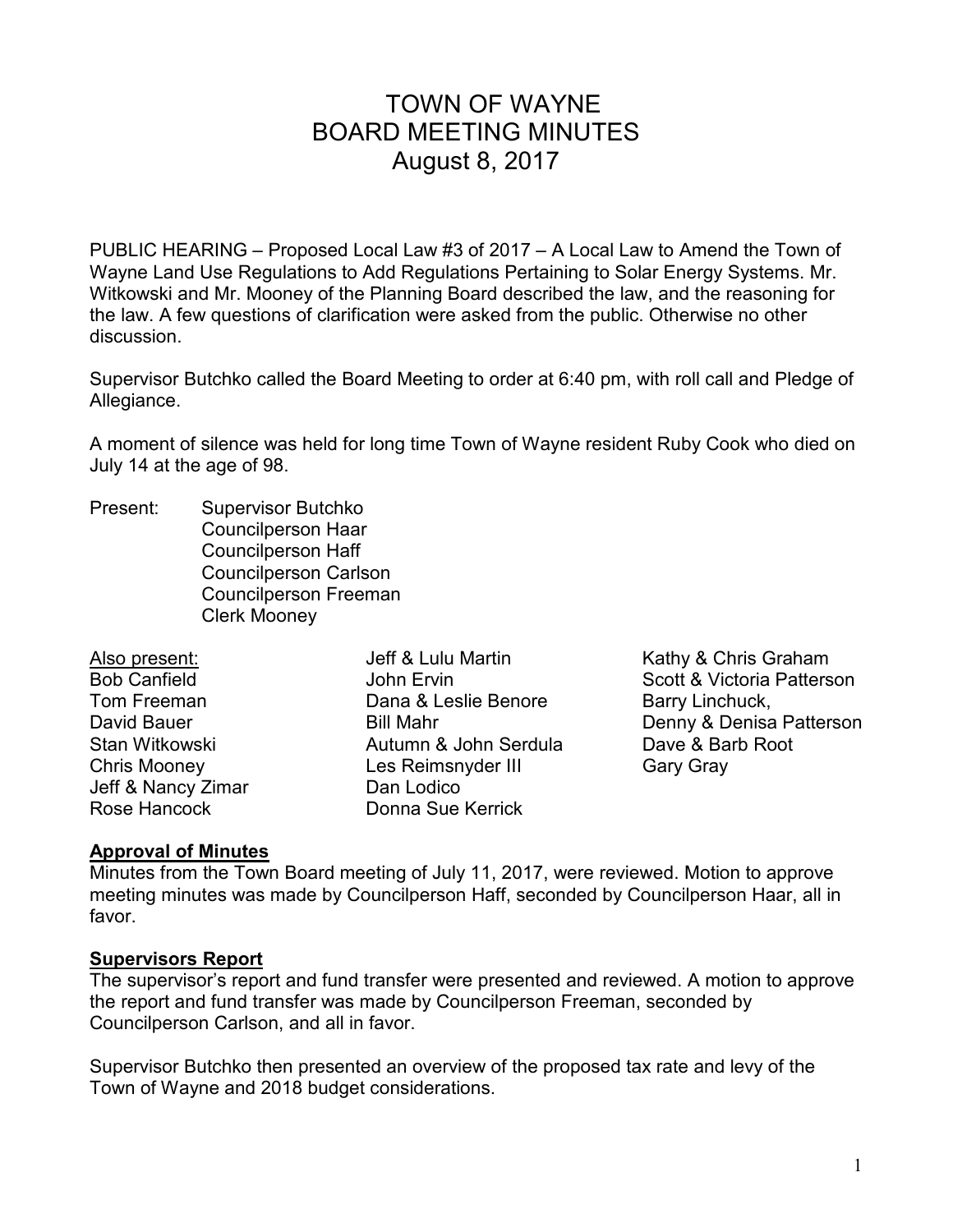# **Clerks Report**

The clerk's report was presented and reviewed. No discussion.

Vouchers of Abstract 8 of were submitted and discussed. Motion to approve vouchers was made by Councilperson Carlson, seconded by Councilperson Freeman, and all in favor.

Abstract 7 Vouchers were broken down by:

- General Account
	- $\circ$  Vouchers 191 221
	- o Total \$14,122.44
- Highway Account
	- o Vouchers 79 92
	- o Total \$41,704.28
- TA Account
	- o Vouchers 33 38
	- o Total \$8,520.30
- SL Account
	- o Voucher 8
	- o Total \$199.33

# **Justice Report**

Justices reports were reviewed. No discussion.

Justice Prawel and Court Clerk Candice King completed last year's audit as required by Section 2019-a of the Uniform Justice Court Act. It will be reviewed at the September board meeting.

#### **Highway Superintendent Report**

The highway journal was presented and discussed.

The town parking lot will need to be re-caulked before the end of the year. In addition, the compost area will need some earth moving for erosion control.

# **Code & Zoning Officer**

Review of monthly reports were presented. No discussion.

The planning board originally had an optional second scheduled meeting each month originally to deal with some of the backlogged issues. At this time, there is no backlog. Therefore, the scheduled second meeting will be canceled. If needed, the board can call a second meeting anytime, but only with the consensus of the planning board members, and with a standard 10 day notice.

Prior to the submission of Local Law #3, a State Environmental Quality Review (SEQR) was completed by Supervisor Butchko, with input from the Planning Board. The Town of Wayne is to be the Lead Agency. A motion to complete the SEQR, and to make the Town of Wayne the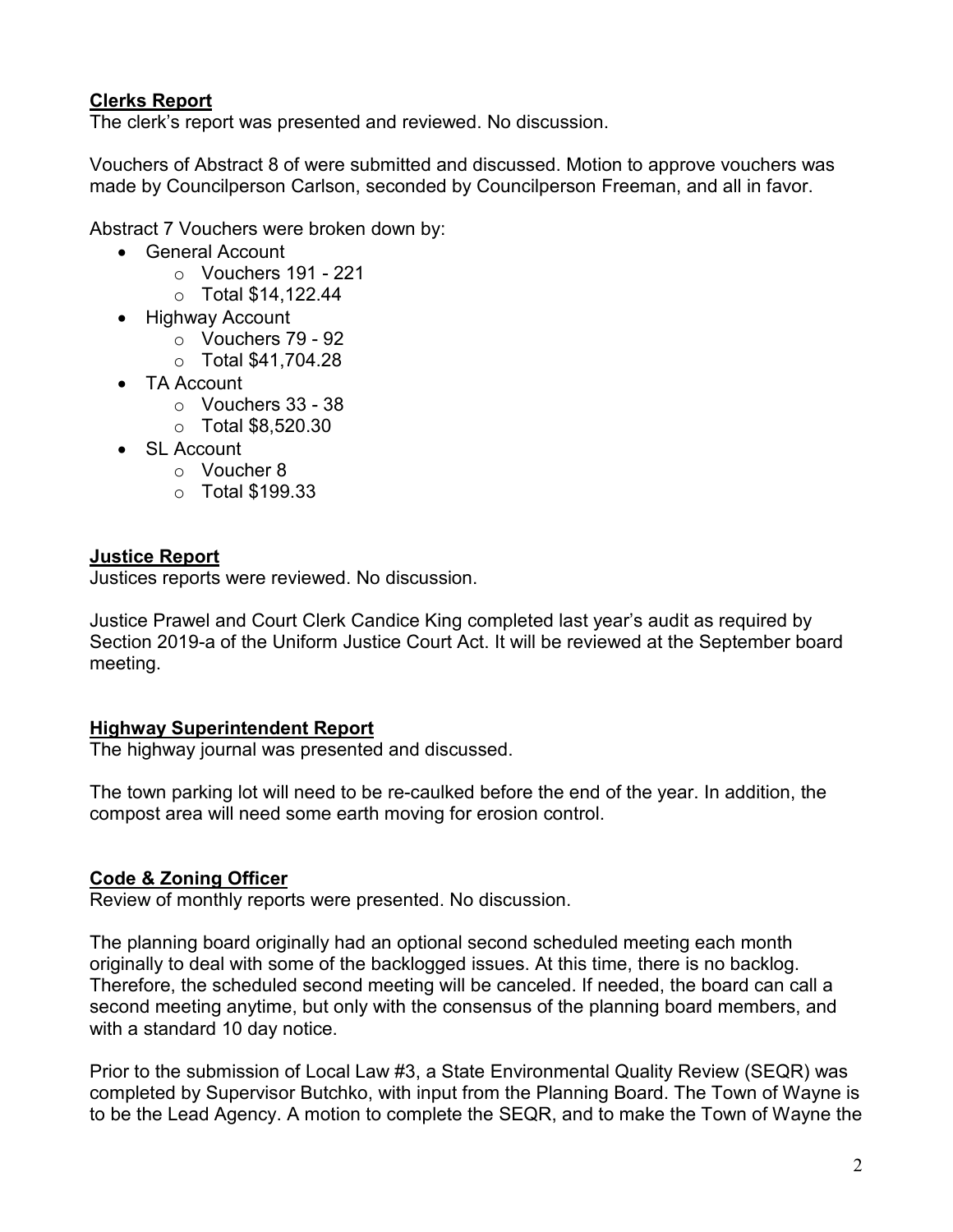Lead Agency was made by Councilperson Carlson, seconded by Councilperson Haff, and all in favor.

A motion to adopt Town Law #3, "The Solar Law" - A Local Law to Amend the Town of Wayne Land Use Regulations to Add Regulations Pertaining to Solar Energy Systems, was made by Councilperson Haff, seconded by Councilperson Haar, and roll call vote was taken.

| <b>Supervisor Butchko</b>    | Yes |
|------------------------------|-----|
| <b>Councilperson Carlson</b> | Yes |
| <b>Councilperson Haar</b>    | Yes |
| <b>Councilperson Haff</b>    | Yes |
| <b>Councilperson Freeman</b> | Yes |

The new town law will be sent to the Department of State for filing.

Supervisor Butchko and Professor Franz of Cornell University will present LULA information at the Towns of Urbana and Jerusalem later this month. They will discuss the on-going mission of LULA, and at this time focus on critical 'gateway' views to Keuka Lake, such as State Route 54 in Hammondsport, and State Route 364 in the Guyanoga Valley.

There was a recent court decision underlining the importance of viewsheds. The County is taking a closer look at this and making it more of an issue. The DEC is looking into creating a more objective way of evaluating and rating viewsheds to make it less of an subjective process.

The Planning Board recently granted a special use permit for a home cidery on Keuka Hill Road.

#### **Watershed**

Report was presented and no discussion.

KWIC received a grant for invasive species control, with the goal of keeping the starry stonewort organism in the outlet canal and prevent contamination of the rest of the lake. Harvesting of the species will begin the  $3<sup>rd</sup>$  week of August at the Keuka Outlet areas. This invasive species cannot be eradicated, but it can be maintained. Councilperson Carlson mentioned that during a random check of propellers leaving Keuka Lake in the Penn Yan area, starry stonewort was found on 100% of them.

The Town Boat Launch Stewards had 45 hours of training, and 22 hours of educating boaters of invasive species at the boat launch. On July  $4^{th}$ , 45 boats went through. On July  $15^{th}$ , 12 boats used the launch. The boat launch stewards were a presence at 4 Keuka Lake launch sites, and 1 Seneca Lake launch site.

# **Dog Control Officer**

Dog License Report reviewed. No discussion.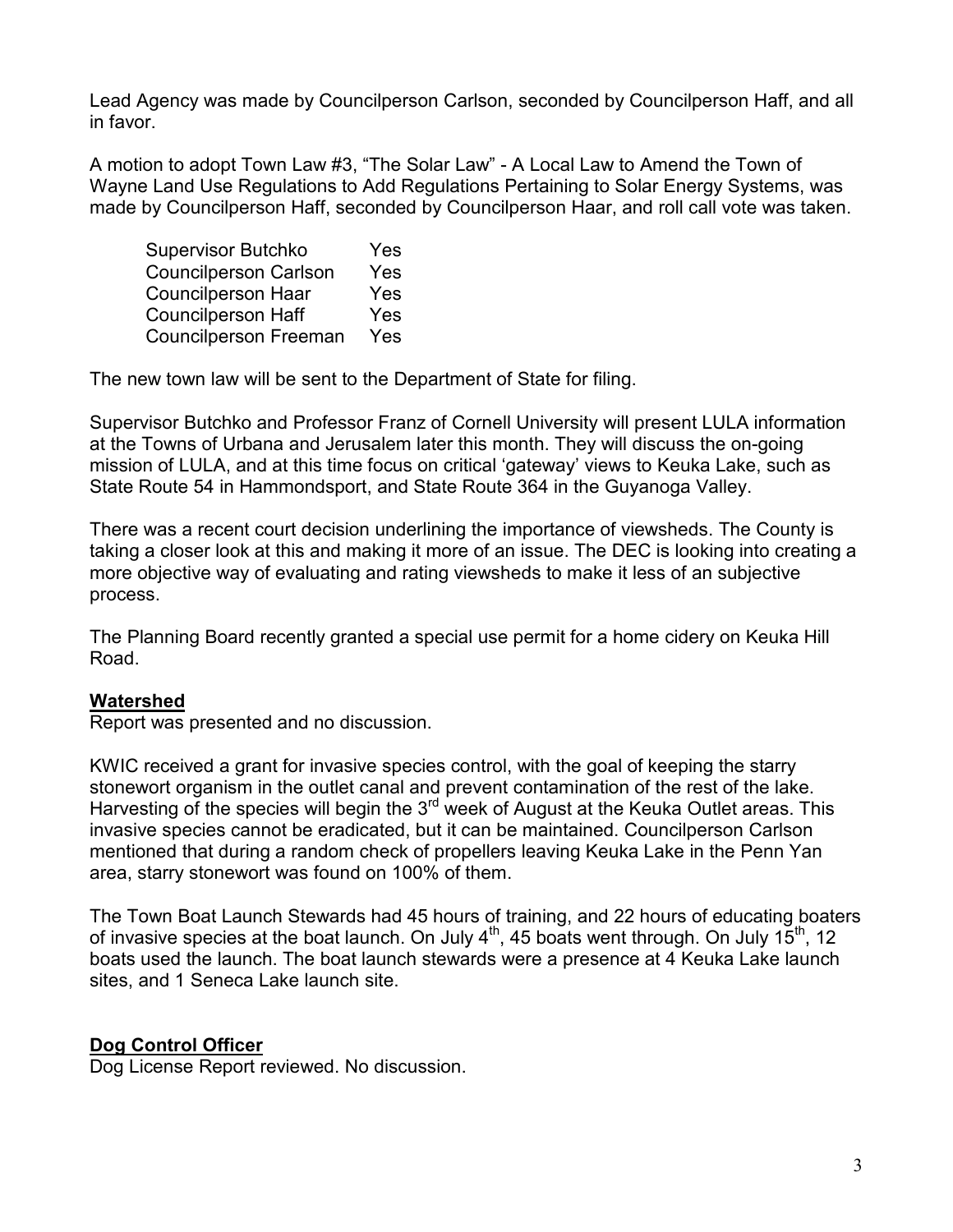## **History Group**

Report was presented and no discussion.

#### **Other Business**

The town will be trying to sell off town surplus property, primarily 'paper roads.' This will be discussed more next month. Adjacent properties will have the first right to purchase them.

The board agreed to replace the 4 heat detectors that failed inspection from the Fire Safety Service.

## **Public Comments**

Mr. Jeff Martin stood and stated that at September 2016 board meeting, a number of residents from Keuka Village Road, made it clear that people did not want the hydro plant, and yet the town re-submitted a grant to acquire the plant. The people who live in close proximity to the project site object. Mr. Martin stated that this plan has been cloaked in secrecy, and that it has a large financial impact, in terms of annual maintenance and capital improvements. He feels the Highway Department will have to assume a large part of the work on the project. He feels the town budget will increase 30% more than it is today, that there will be increased traffic congestion, parking issues, and it will decrease the quality of life for those residents in the area. Mr. Martin stated there are 6 public access points to Keuka Lake and another is not needed. If someone wants to launch a kayak, they can use the boat launch. He wants the application rescinded and he wants the project canceled.

Mr. John Ervin stated that at that board meeting the public was told there was to be no new action without notification.

Ms. Rose Hancock expressed her concern that it will increase daily traffic.

Ms. Lulu Martin stated that there has been an increased use at the boat launch site, and people are not following the rules. She is concerned there has been no policing and no regulation, and that this increases the towns liability.

Currently NYSEG owns the property, and they do not police it.

Supervisor Butchko responded that he is willing to work with the community through a committee. He also noted that it will take years to do many of the things mentioned in the grant.

Councilperson Haar noted she wanted to understand the whole picture and asked what is the fear of the Town of Wayne owning that property. Which items is the group afraid of.

Mr. Reimsnyder wants no increased activity in that area.

Ms. Rose Hancock mentioned that the boat launch should be gated, and that 35 years ago the town collected 100 signatures to that effect.

Supervisor Butchko noted that NYS DOT considers the boat launch to be a road into the water, and gating it might present problems. Will have to check with the DOT.